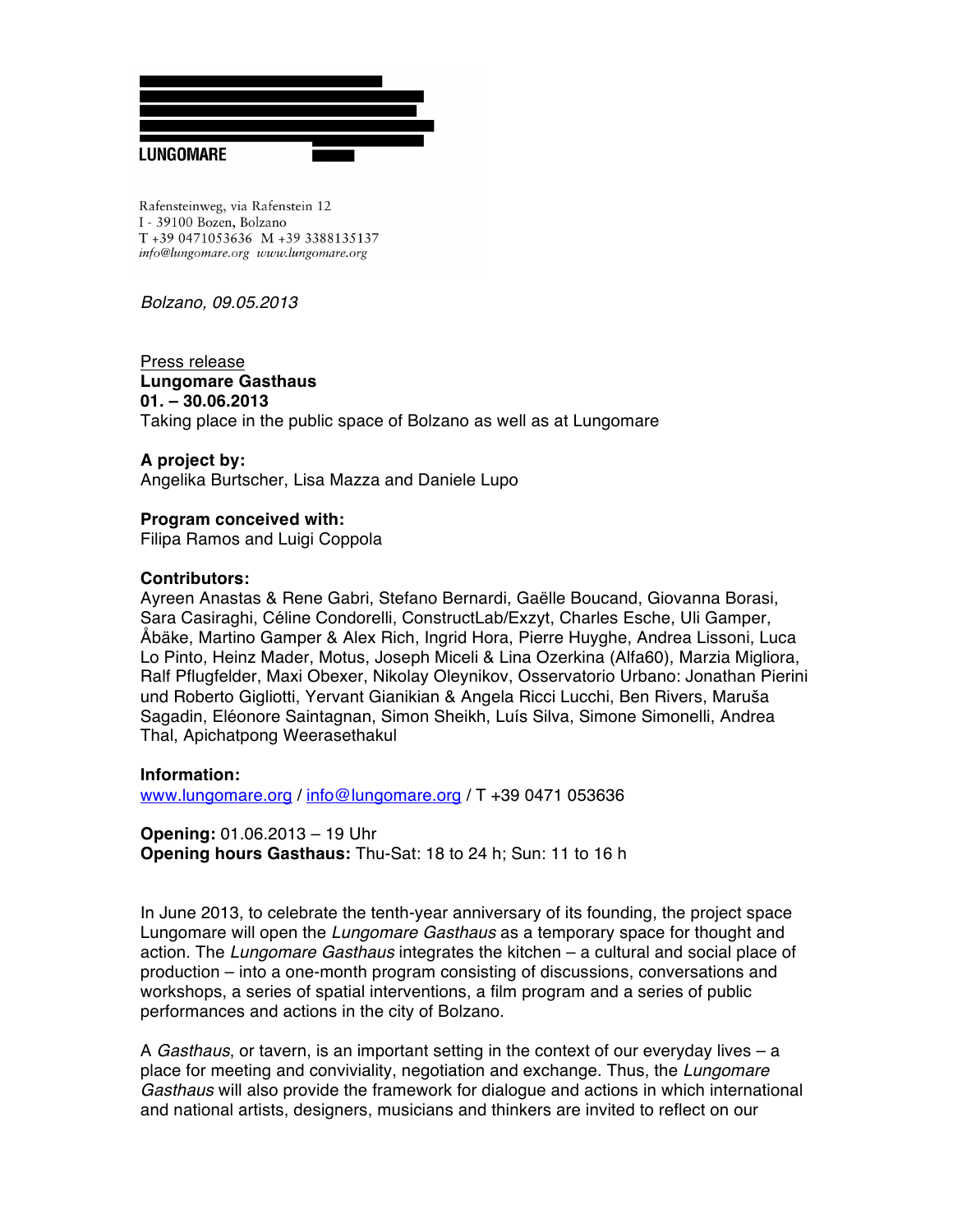present. The *Lungomare Gasthaus* aims to use this free space as an occasion to challenge given conditions in an expanded dialogue, compare thoughts, work out positions and test concrete opportunities for action – both now and for change in the future.

The *Lungomare Gasthaus* program touches on topics that have persisted through the space's projects since its founding: territory and its socio-political complexity, public space as common property and a site of interaction for the urban population, transdisciplinarity and cultural-politically immanent questions as to the conditions of cultural production.

Besides the project initiators Angelika Burtscher, Daniele Lupo and Lisa Mazza – who are responsible for the overall direction and basic structure of the project and the curation of individual contributions – two other actors and accomplices, Luigi Coppola and Filipa Ramos, have helped shape the monthly program as artist- and curators-inresidence.

# **Programm**

*Wenn gestern morgen wird (When Yesterday Becomes Tomorrow)* Exhibition, series of performances and objects curated by Angelika Burtscher, Daniele Lupo and Lisa Mazza

Impressions and experiences inscribe themselves in our actions, leaving their traces in things, spaces and places. Our decisions in the now are based on what was; at the same time, we are guided by our subjective emotions, our social and political environment, our knowledge, and critical analysis of our reality. A series of works on the topic "When Yesterday Becomes Tomorrow" will be produced within the context of the *Lungomare Gasthaus*, reflecting on past projects, methods and approaches at Lungomare. The project room archive will serve as a point of departure while casting a utopian look into the still unwritten future of Lungomare and our world of tomorrow, as a way of giving potentials a playful scope for development. Some works provide food for thought, raise questions as to conditions and changes in cultural production, and strive to locate themselves and build a connection to the South Tyrolean region. "When Yesterday Becomes Tomorrow" includes interventions, a series of performances and objects, and an exhibition at the *Lungomare Gasthaus*.

with: *Åbäke & Martino Gamper & Alex Rich, Stefano Bernardi, Ingrid Hora & Maxi Obexer, Heinz Mader, Joseph Miceli & Lina Ozerkina, Marzia Migliora, Osservatorio Urbano: Jonathan Pierini, Roberto Gigliotti, Maru*š*a Sagadin*

*The Sunday Brunch*

A series of conversations curated by Filipa Ramos

Can a month become a meeting point?

Can an anniversary be a landmark?

This desire – to turn a period of time into a place of encounter, and to convert a festivity into a moment of reflection – shaped the Sunday Brunch project. The  $10<sup>th</sup>$  anniversary of Lungomare serves as an occasion to think about its nature and envisage its future next to that of analogous institutions.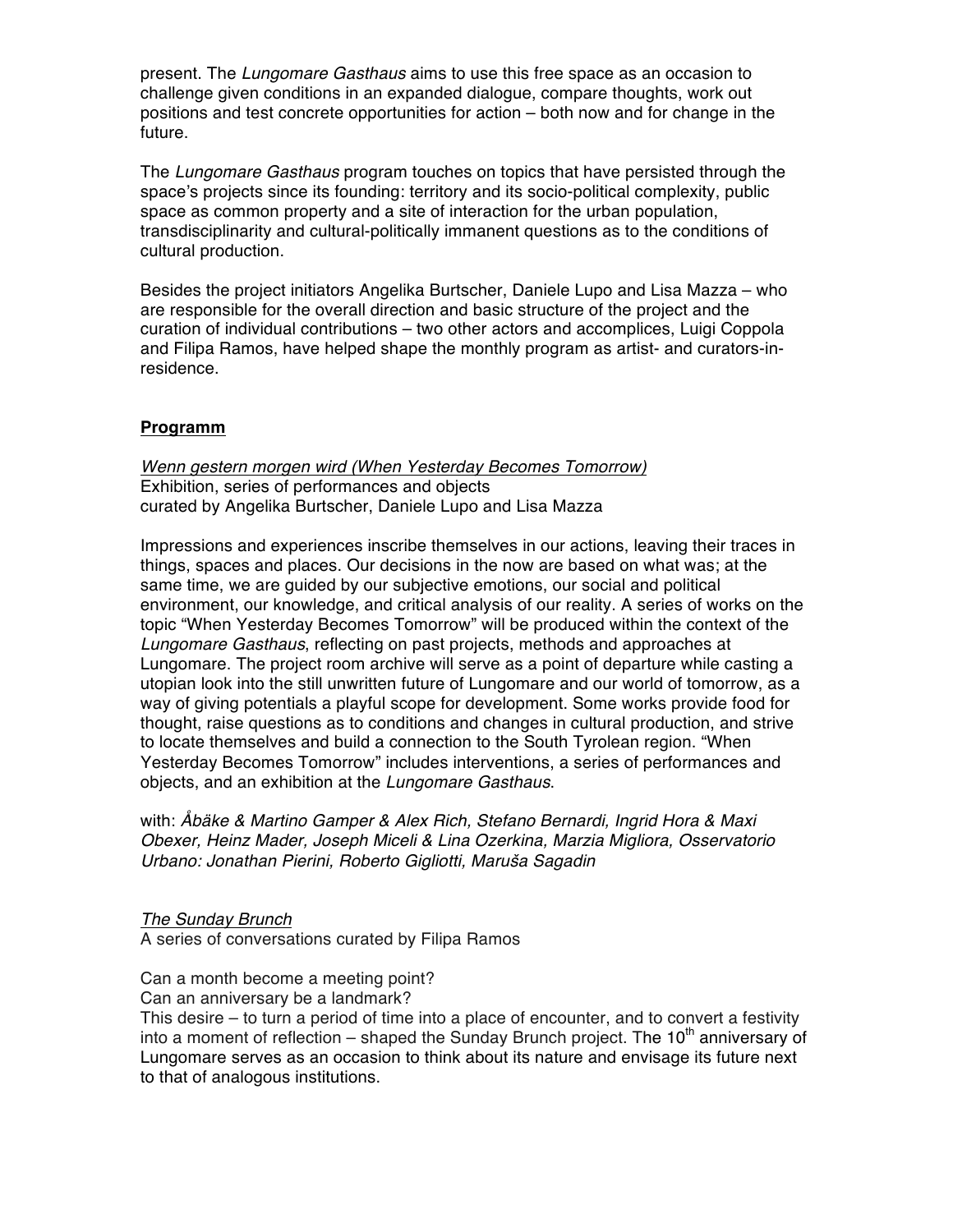Not wishing to engage in such considerations alone, and believing that the role of independent spaces should be discussed collectively in a pleasant and amiable way, we have invited a series of individuals we admire to come and spend some time with us. During four weekends, artists, curators, designers, and others who have been thinking about institutions, shaping their ever-changing nature and imagining their outcome, will come to Bolzano and join us for an open Sunday Brunch at *Lungomare Gasthaus*.

with: *Giovanna Borasi, Céline Condorelli, Charles Esche, Luca Lo Pinto, Ralf Pflugfelder, Simon Sheikh, Luís Silva, Andrea Thal*

#### *This is my land*

Cinema program curated by Filipa Ramos

*This is my land* is the title of a film by Ben Rivers showing the everyday life of Jake Williams, a man who retired to a forest in northeastern Scotland to live on his own, in a self-sufficient manner, and in direct contact with nature. Due to the representation of such an empathetic relationship between an individual, a place, and the filmic medium used to present it, *This is my land* became the title for a four-week program of film works that explores the sense of belonging and observes the existent or potential relations established between individual people, institutions and territories. It will present works by artists and filmmakers who use film and video to document these ties in a myriad of contexts, often leading us to observe how vicinity is not so much a matter of physical closeness but of empathy towards shared behaviors and feelings. The program explores how artist's cinema can have a unique role in disclosing, weaving and looking into the complex phenomena that root persons to places.

mit: *Ayreen Anastas & Rene Gabri, Gaëlle Boucand, Pierre Huyghe, Andrea Lissoni, Yervant Gianikian & Angela Ricci Lucchi, Ben Rivers, Eléonore Saintagnan, Apichatpong Weerasethakul*

*Masses & Motets –* Exercise on political corality Project by Luigi Coppola

*Masses & Motets* are three musical performances that focus on having one's say, the resistance to entertainment and consumer society, political declaration, proposal and vision. The choir symbolizes the ability of a group of people to "agree" and to create a shared harmony through moments in which their individual or collective voices are in dialogue or in conflict. The artists involved come from different musical and performance backgrounds, including hip-hop, performative literature, polyphonic singing, theater, slam poetry, easy listening and experimental music. The project is rooted in the writings of authors who continue to leave their mark in terms of political imagery, such as Langer, Pasolini, Gramsci and Beuys, and also contains original writings specially created for the project. The performances will first take place in public spaces around the city and then at Lungomare in a group performance.

#### *Residency project*

At the invitation of Luigi Coppola

During the last two weeks of *Lungomare Gasthaus*, there will be two short artist residences that will produce a series of site-specific actions. Luigi Coppola has chosen